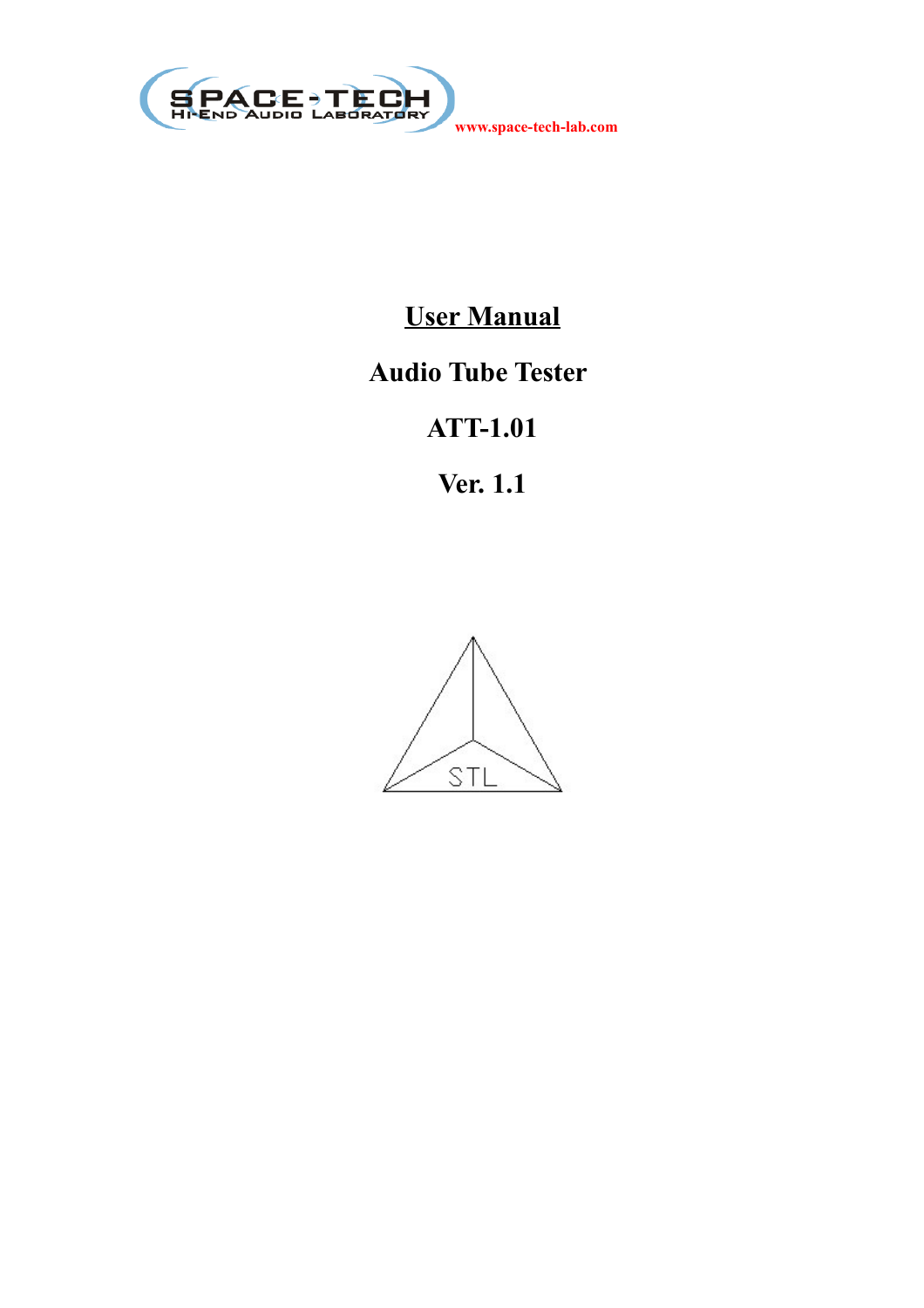

### **Product description:**

This is an universal audio tubes tester with super user friendly human interface, no need for steep learning curve, just plug and play and get a very reliable and repeatable result on 'Gain', 'Gm mutualconductance (mS)' and 'emission current (mA)' , so that you can select and match them for best audio experience. There are 4 test sockets include single pentode in octal 8 pin + regular 9 pin socket, as well as dual triode in octal 8 pin + regular 9 pin sockets. Please do not leave tubes under test for too long time (over 5 minutes) without attention, since the test condition might set to very extreme and exceed the maximum spec of the tubes, then the tube under test might be damaged or even the tester circuit.

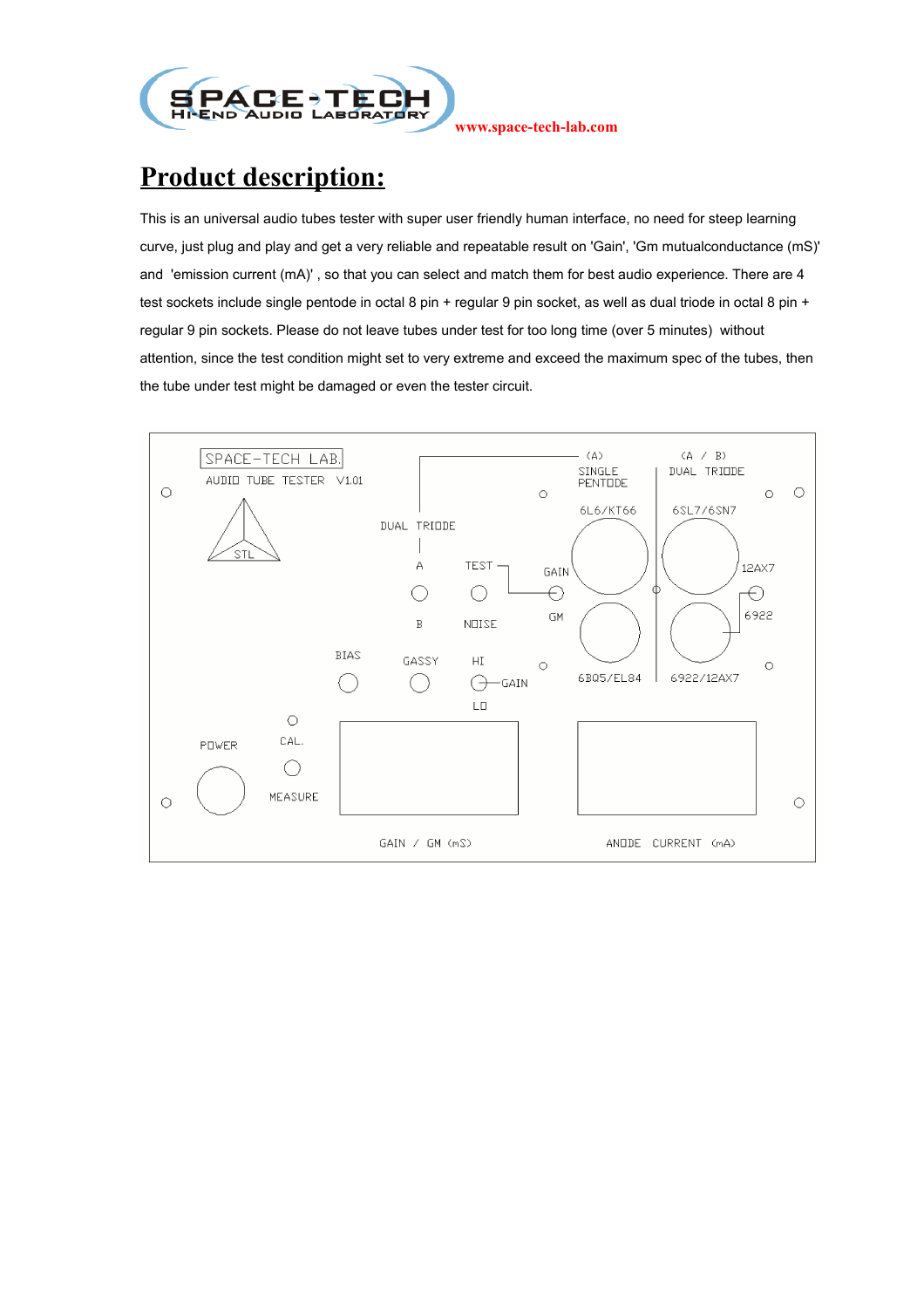

#### *Functional description:*

For small signal tube testing, the bias setting usually set to max. as standard test point. For high power output tubes, please set bias to minimum as start, then turn to desired test current after tubes warm-up and take the reading. Usually we recommend use bias current between 40-60mA for power tube testing.

**Bias** – this knob control the bias current, for small to medium size tubes most of the case set to max. (around -0.8 to -1V) , for big size power tubes set to desired mA, most of the case 60mA will be proper for power tubes like 6550, EL34, 6L6, KT88...etc as reference point. You can also set to certain desired current to mimic the operation condition of your audio gears. Please check on-line tube data for recommended bias current, set to max. bias might damage certain power tubes if they are too much aged or weak.

**Test /Noise** – this switch select "TEST" (Gain / GM) or "noise test" mode. When set to 'TEST' position, the test signal from EAT-100 will deliver to the tube for measurement of either gain or GM . If set to 'noise' position (TEST switch set to "Gain") , the test tone will be cut out from the tube, so the display and RCA output is the residue noise of the tube and the system noise. When choose "Noise" test, the Gain/GM setting must in "Gain" position in order to have valid readings. Use the finger nail to knock on the glass of the tubes should show higher noise value and is absolutely normal.

**GAIN / GM –** This switch select between "Gain" test or "Mutual-conductance Gm" test. The relationship between gain and Gm is Gain = Gm x Rp , which Rp is the plate resistance of the tube. Which means in order to practically match tubes in the audiophile world, test the gain is the real deal, because even Gm is matching exactly but the Rp of the tube is different, the end result gain will be different too, and that will reflect in the channel balance. The Gm test is mostly for tube seller or manufacturer, because not all tubes being sold will be used in the audiophile field, in certain equipment circuits, Gm is the most important aspect for tube matching. This switch must set to "Gain" for noise testing. **GAIN/GM –** This switch select between "Gain" test or "Mutual-conductance Gm" test. The relationship between gain and Gm is Gain = Gm x Rp, which Rp is the plate resistance of the tube. Which means in order to practically match tubes in the audiophile world, test the gain is the real deal, because even Gm is matching exactly but the Rp of the tube is different, the end result gain will be different too, and that will reflect in the channel balance. The Gm test is mostly for tube seller or manufacturer, because not all tubes being sold will be used in the audiophile field, in certain equipment circuits, Gm is the most important aspect for tube matching.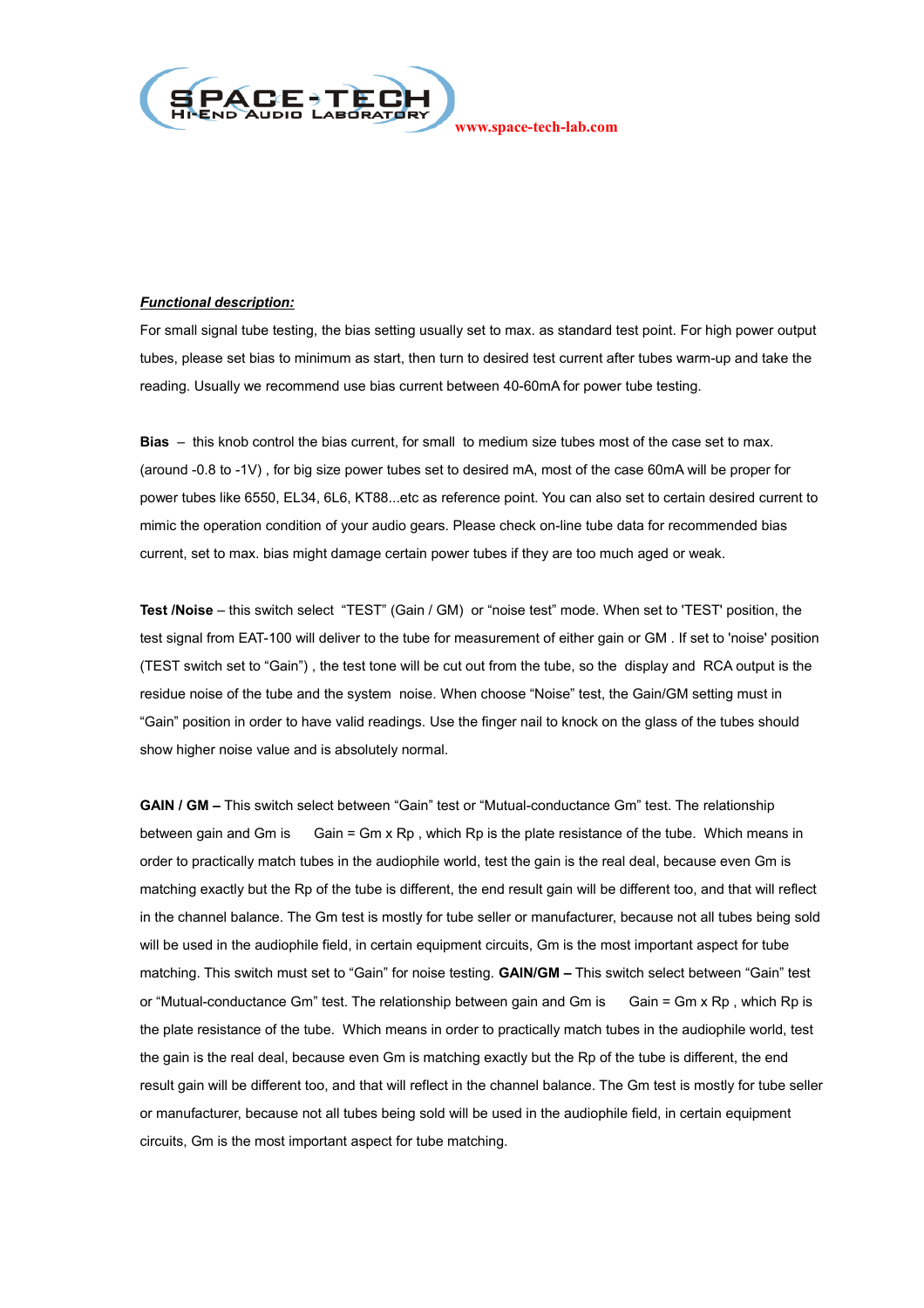

**Hi / Lo –** This switch select between "High Gain" or regular reading for the gain display. For tubes with gains higher than 30 can set to HG position, so that the gain reading will co-related to the data sheet. Such as 12AX7 with a idea gain of around 100, if use regular reading the tester will only show 30-40, if set to HG position then it can show the idea gain according to the tube datasheet. This setting can also use to enhance the resolution of the noise or gain reading display by multiply the measured reading by a few times, so that a higher reading will be displayed for more precise matching. A tube with gain of x10 might measure as 10.0, if the other tubes under matching shows 10.1, which is a resolution of +/- 0.5%. If set to HG position, then the first tube might display as 30.0, and the other tubes might show 30.1, this is a resolution of +/- 0.16%, much higher resolution than the regular settings.

**GASSY** – Set "TEST/Noise" switch to Noise position, for normal tubes this LED will not lit up in any bias position, for shorted grid tubes will show lit up when turn the bias pot in certain spots.

**A/B** – this switch select between different section of dual triode. Set to A position for single pentode testing.

**12AX7/6922** – this switch select between 12v filament or 6V filament for 9 pin dual triodes (pin 4-5), wrong setting just will not lit up the filament of the tube but will create no damage.

**Anode current meter** – this meter shows the real time anode current (or plate current) of the tube under test in mA from 0.1-199.9mA. Due to the current limit protection of this unit, max. current reading will be less than 120mA.

**Gain/Gm meter** – this meter can shows either gain , Gm , calibrated reference and noise voltage by proper switch combinations. When set to gain it should the amplification factor, when set to GM it shows the Gm in mS, when set to noise it shows noise in AC mV, when set to calibrate it shows Reference signal in AC mV.

**CAL. /Measure** – this switch select between calibration mode or measurement mode, when set to "CAL." position, the Gain/GM meter will show the reference voltage, user should calibrate the reading to between 99- 101mV (thru a small hole with a trim pot right above this switch) , then the test result can be within +/- 1 % accuracy. If set to between 99.5 – 100.5mV, then the test result can be within +/- 0.5%. Switch back to 'Measure' position after calibration for normal testing. Please be noted that the "TEST/Noise" switch has to set to "TEST" position when do the calibration without any tubes in the sockets.

**Noise Output** – this is noise signal from the tube under test, you can connect to an audio amplifier with volume control and monitor the noise. Just use a noise free tube and set the volume of the amplifier to hear some regular background noise. Then put in a tube for noise test and hear if any different noise shows. You can use finger nail to hit on the body of the tube, the digital readout should indicate certain value, and you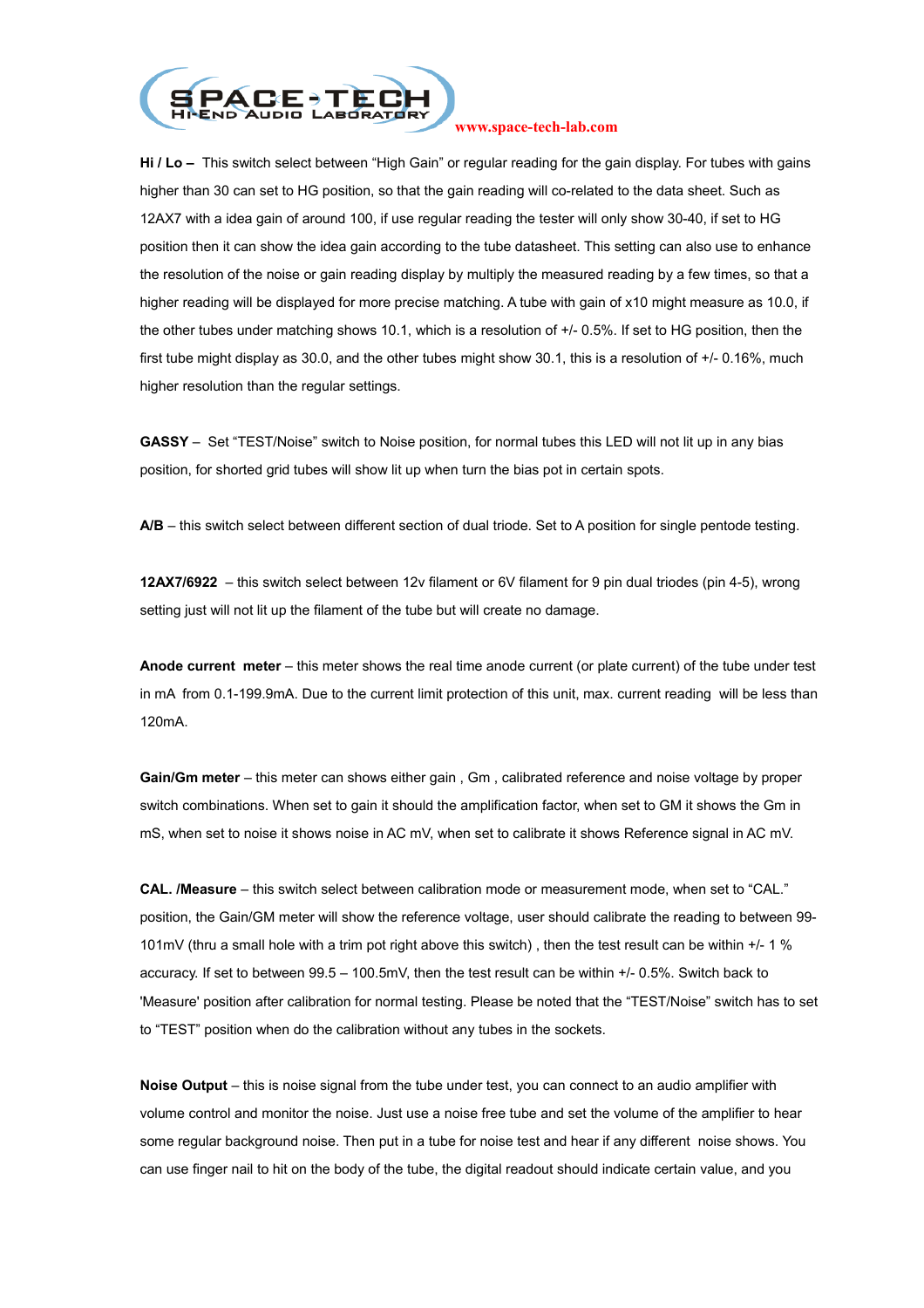

should hear the noise when connect to this output. There will always be some more or less stable readings when doing noise test even the tube is noise free, for noisy tubes, you will see the reading jump up and down, the higher the jump then the more noise it indicate. Which is similar to knock the glass of the tube with your fingure nail. The higher the noise reading vary when the nail hits the glass of the tube, the higher microphonics of the tube it is.

**Note: 6922 is a very sensitive tubes, to test this tubes should first set the bias to minum, wait for the tube to warm up, then slowly increase the bias voltage untll the anode current shows 10-15mA, then you can take the gain or GM readings. Due to the instability of this tube, the bias current might drift quickly, so should keep close monitor and adjust the bias properly, otherwise the anode current might be too high and killed the tube with an extensive time of unattention.**

#### *The following tubes can be tested, as well as all their pin compatible models*

(for 6922 / 12AX7 socket) 6V filament tubes set to 6922 position, 12V filament tubes set to 12AX7 position. 12AX7, 12AU7, 12AT7, 12AY7, 12AV7, 12BH7, ECC81, ECC82, ECC83, ECC85, ECC88, 5814, 5751, 6922, 6H30, 6N1P, 6DJ8 and all their pin & filament voltage compatibles..etc

(for 6SL7 / 6SN7 socket)

6SL7, 6SN7, 6SU7, ECC32, ECC33, ECC35, 5691, 5692 all their pin & filament voltage compatibles..etc (for 6L6 / KT66 socket)

6L6, 6V6, 6Y6, 6G6, 6F6, 6550, EL34, KT66, KT77, KT88, KT99, KT100, KT120, KT150, 6CA7, 5881 all their pin & filament voltage compatibles..etc

(for 6BQ5 / EL84 socket)

6BQ5 , SV-83, EL84 all their pin & filament voltage compatibles..etc (EF86 and 6267 require converter)

**Those tubes not in the above listing can still be tested as long as the pin configurations and filament voltage can fit this tester**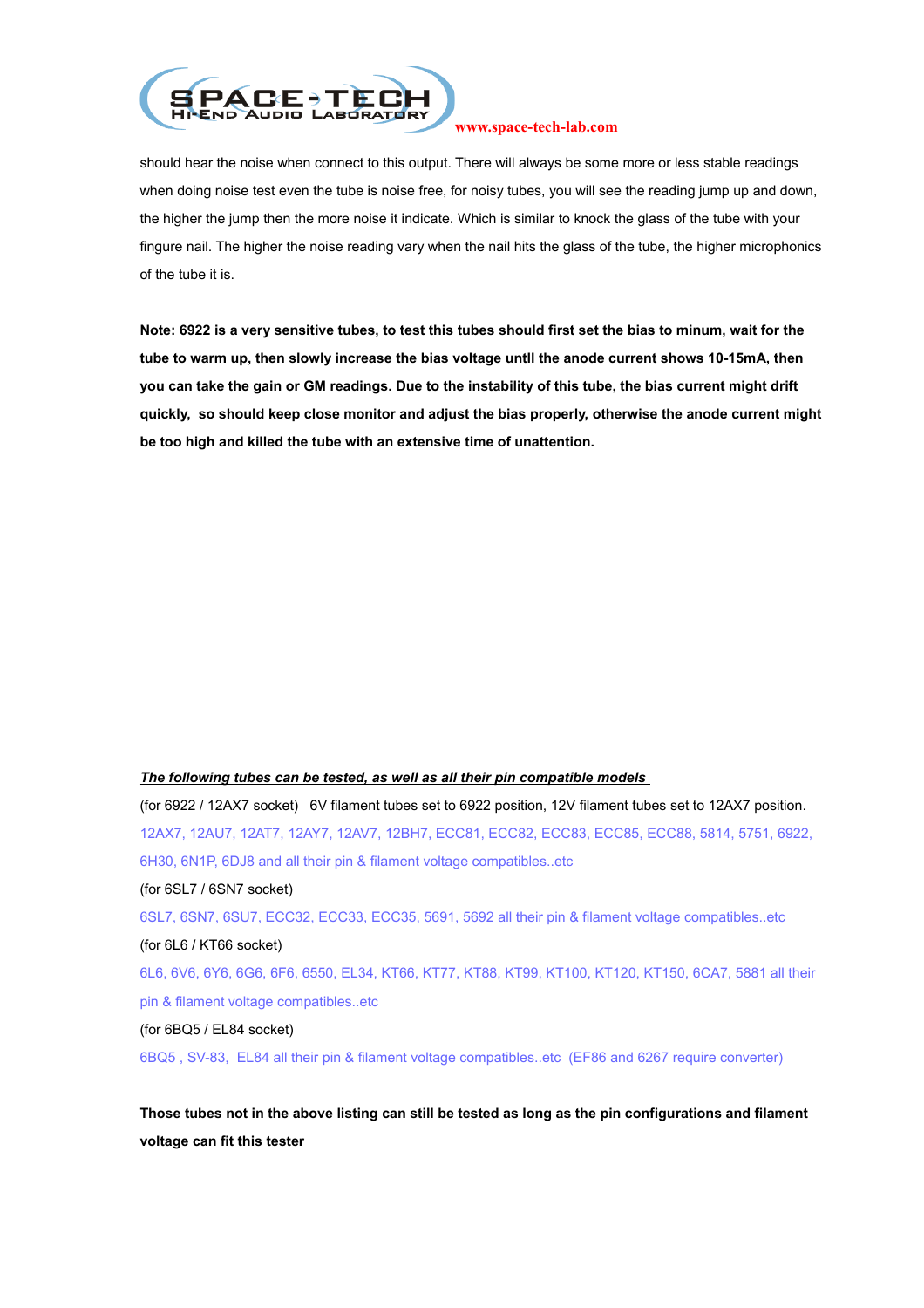

**With the upgrade of our 300B or 845 expansion adapter, the test capability can be further expanded. Simply plug in the included small adapter cable, with the 8 pin octal end to the 6L6G socket, the 4 pin metal connector to the expansion adapter rear 4 pin input, and set to proper test voltage (between 2.5 to 12V) will do. Please make sure connector orientation must correct otherwise serious damage might happen to either the tube test or the expansion unit.**

### **Example on how to test a 6SN7 (which is a dual triode, typical test current is 9-10mA**

### **according to most of the datasheet )**

1. put in the 6SN7 tube to the test socket label 6SL7/6SN7

2. set A/B to A (testing for the side A of this dual triode)

3. set measure / cal to measure

4 set test/noise to test

5. 12ax7/6922 switch doesn't matter what position, since it is use to select either of these tubes

6. set Gain / GM to Gain

7. set Hi/Lo to Lo

8. cal. bias to make emission current around 9-10mA (right side meter)

9. wait for tube warm up and the reading on the gain/GM ( meter in the center ) meter should be the gain

10. set Gain /GM to GM

11. cal. bias to make emission current around 9-10mA (right side meter)

12. the reading on the gain/GM meter is the GM in mS , if you want the reading in uS just multiply it by 1000.

13. set A/B to B (testing for the side B of this dual triode)

14. repeat step 3 to 12

15. set test/noise to noise (test the noise of side B since the A/B is already in B position)

16. the basic noise level of the tube should shown in the gain/Gm meter, if the meter shows a stable reading then it is just the background system noise and no need to concern. If the reading is jumping up and down then this is the noise of the tube, the observation pretty much the same as when you tapping the glass of the tube with your finger.

17. set A/B to A (test the noise of side A this time )

18. after test remember to remove the tube from the test socket. Left the tube in the tester unattented might shorten the lifespan of the tube and the tester.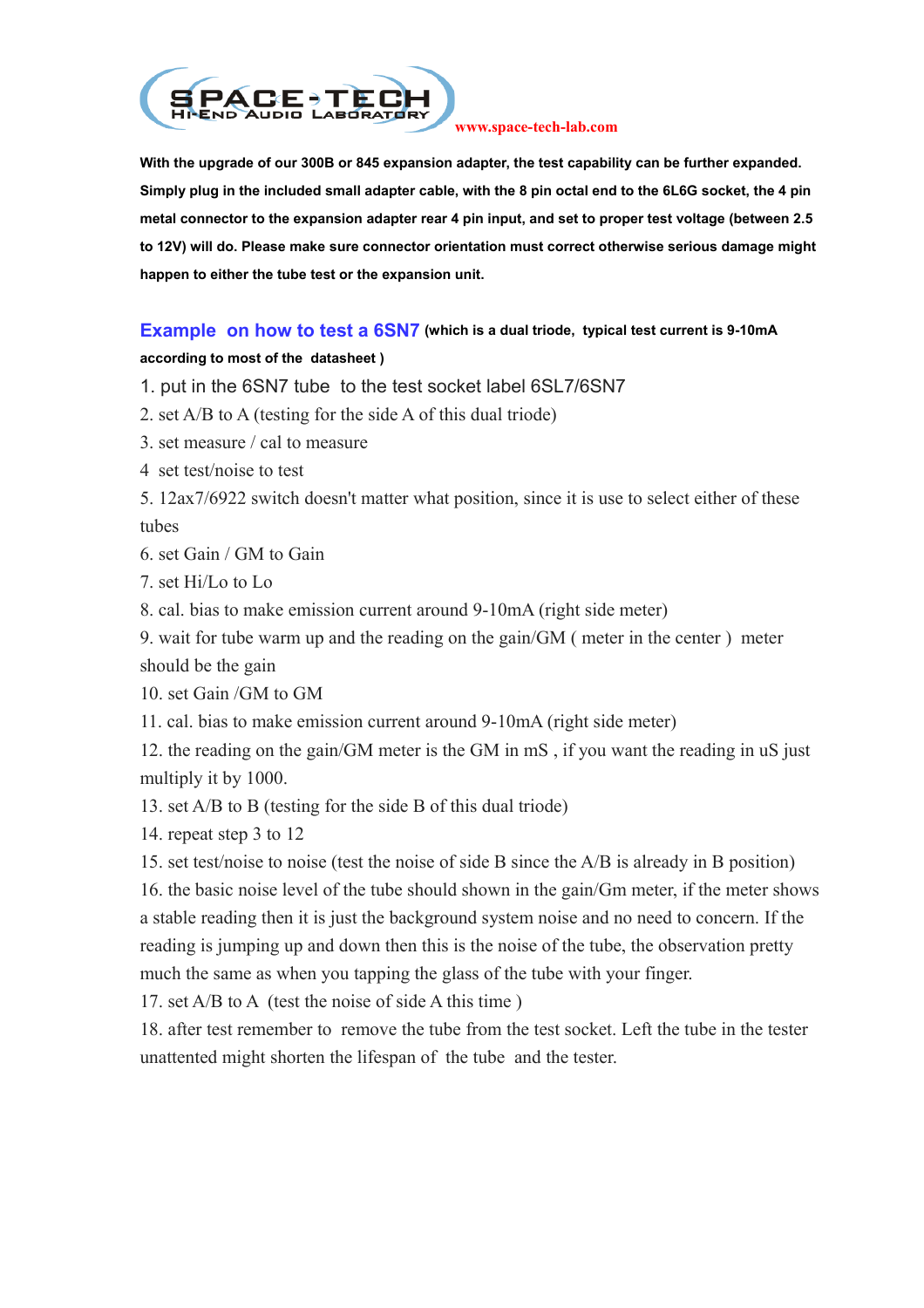

# **Reference Data (different tube manufacturers may vary)**

**Testing examples on reading of different common audio tubes Set GM/ Gain , then set Hi/Lo accordingly Calibrate the Bias knob to make the Anode Current roughly within the range (mA) then you should get the proper GM and Gain readings respectively**

|                     | $GM$ (mS)     | Bias(mA)    | Gain (Lo) | (Hi)   |
|---------------------|---------------|-------------|-----------|--------|
| 6922/6DJ8           | $7.0 - 13.0$  | $10-15$     |           | 60-90  |
| <b>12AX7/ECC83</b>  | $1.0 - 2.0$   | $0.8 - 1.0$ |           | 80-120 |
| <b>12AU7/ECC82</b>  | $2.0 - 3.0$   | $8-12$      | $15 - 20$ |        |
| <b>12AT7/ECC81</b>  | $3.5 - 4.5$   | $5-6$       |           | 50-100 |
| <b>6SN7</b>         | $1.5 - 3.0$   | $9-10$      | $15 - 25$ |        |
| <b>6SL7</b>         | $1.0 - 2.5$   | $2 - 2.5$   |           | 60-90  |
| <b>6SU7</b>         | $1.5 - 3.0$   | $2 - 2.5$   |           | 60-90  |
| 6L6G/EL34/6550/KT88 | $4.0 - 12.0$  | $30 - 40$   | $6 - 10$  |        |
| <b>6BQ5/EL84</b>    | $11.0 - 14.0$ | $25 - 35$   | $15 - 20$ |        |

**for more information about gain and exact Gm of certain models, please search on the web for tube data sheet.**

### **Power input :**

**AC version : 100-240V AC 50-60Hz (for USA and CANADA orders) DC version 12V DC 5A (international orders will be built using this option including an external DC 12V adapter)**